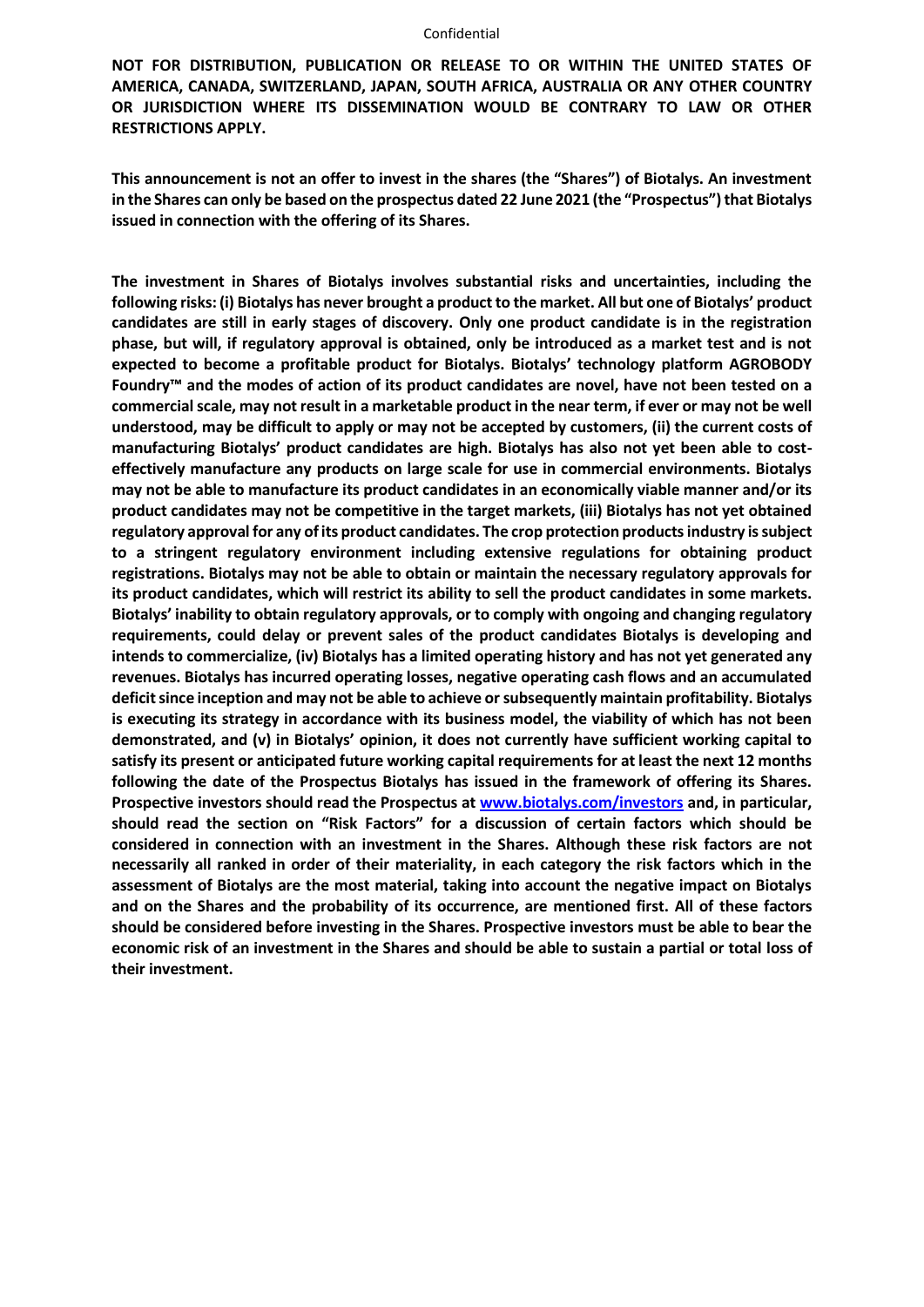Confidential

**NOT FOR DISTRIBUTION, PUBLICATION OR RELEASE TO OR WITHIN THE UNITED STATES OF AMERICA, CANADA, SWITZERLAND, JAPAN, SOUTH AFRICA, AUSTRALIA OR ANY OTHER COUNTRY OR JURISDICTION WHERE ITS DISSEMINATION WOULD BE CONTRARY TO LAW OR OTHER RESTRICTIONS APPLY.**



**Advertisement**

# **Biotalys Announces Coverage of the Base Offering Throughout the Price Range of its Initial Public Offering on Euronext Brussels**

**Ghent, BELGIUM – 29 June 2021 –** Biotalys NV ("Biotalys" or the "Company") an Agricultural Technology (AgTech) company focused on addressing food protection challenges with protein-based biocontrol solutions for a more sustainable and safer food supply, announces today that the base offering of 6,333,333 new shares of its Offering (as defined below) is fully covered throughout the price range of €7.50 to €8.50 per Offered Share.

The offering period commenced on 23 June 2021 at 9:00 am (CEST) and is expected to end no later than 4:00 pm (CEST) on 30 June 2021 for retail investors and 1 July at 2:00 pm (CEST) for institutional investors, subject to early closing or extension, provided that the offering period will in any event be open for at least six business days.

## **Prospectus**

The English version of the prospectus has been approved by the Belgian Financial Services and Markets Authority on 22 June 2021 (the "Prospectus"). The FSMA only approved the Prospectus (including the summary of the Prospectus, the "Summary") as meeting the standards of completeness, comprehensibility and consistency imposed by the Prospectus Regulation. Such approval should not be considered as an endorsement of the Company or the quality of the Offered Shares that are the subject of the Prospectus. Investors should make their own assessment as to the suitability of investing in the Offered Shares. The full Prospectus is available to prospective investors in Belgium in English and Dutch, and the Summary is available in French. The Prospectus is available to investors free of charge since 23 June 2021 (before opening of the markets) at the registered office of the Company (Biotalys NV, Buchtenstraat 11, Ghent 9051, Belgium) and on the websites of Biotalys [\(www.biotalys.com/investors\)](http://www.biotalys.com/investors), KBC [\(www.kbcsecurities.com](https://www.kbcsecurities.com/prospectus-documents-overviews/prospectus-overview), [www.kbc.be/biotalys](http://www.kbc.be/biotalys) and [www.bolero.be/nl/Biotalys\)](http://www.bolero.be/nl/Biotalys) and Belfius Bank NV/SA [\(www.belfius.be/Biotalys2021\)](file:///C:/Users/toon.musschoot/AppData/Local/Microsoft/Windows/INetCache/Content.Outlook/WTAG9WZB/www.belfius.be/Biotalys2021). The Prospectus can also be consulted since 23 June 2021 on the website of the Company [\(https://www.biotalys.com/investors\)](https://www.biotalys.com/investors), whereby the access on the aforementioned websites is each time subject to the usual limitations.

**- ENDS -**

### **For further information, please contact:**

**Biotalys** Toon Musschoot, Strategic Communications Manager T: +32 (0)9 274 54 00 E: Toon.Musschoot@biotalys.com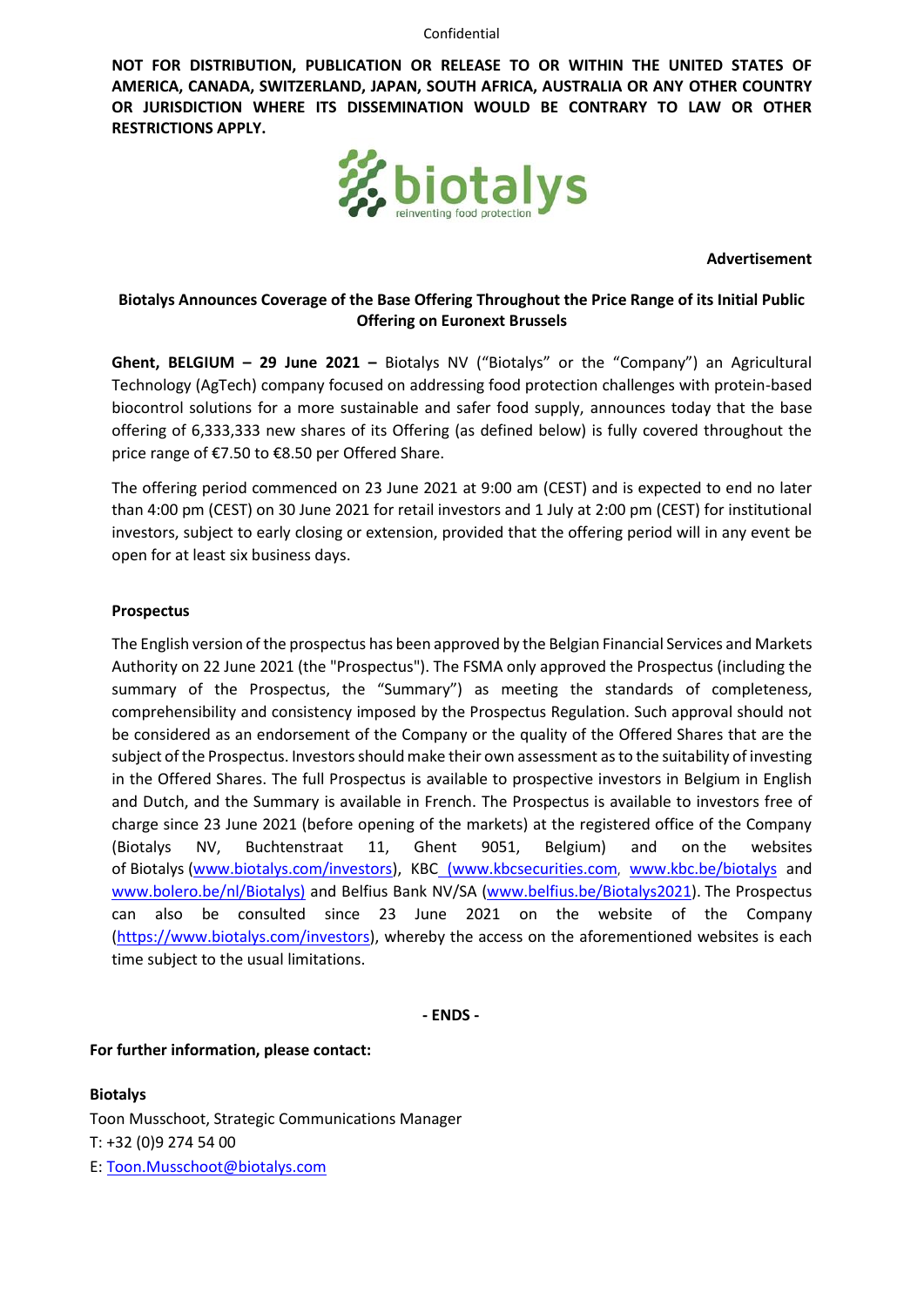#### Confidential

**NOT FOR DISTRIBUTION, PUBLICATION OR RELEASE TO OR WITHIN THE UNITED STATES OF AMERICA, CANADA, SWITZERLAND, JAPAN, SOUTH AFRICA, AUSTRALIA OR ANY OTHER COUNTRY OR JURISDICTION WHERE ITS DISSEMINATION WOULD BE CONTRARY TO LAW OR OTHER RESTRICTIONS APPLY.**

**For media enquiries, please contact: Consilium Strategic Communications** Amber Fennell, Chris Gardner, Chris Welsh T: +44 (0)203 709 5700 E: Biotalys@consilium-comms.com

### **About Biotalys**

Biotalys is an Agricultural Technology (AgTech) company focused on addressing food protection challenges with protein-based biocontrol solutions for more sustainable and safer food. Based on its novel AGROBODY™ technology platform, Biotalys aims to develop a strong and diverse pipeline of effective products with a favorable safety profile that aim to address key crop pests and diseases across the whole value chain, from soil to plate. Biotalys was founded in 2013 as a spin-off from the VIB (Flanders Institute for Biotechnology) and has raised €62.8 million (US\$74.9 million) to date from Belgian and international investors. The Company is based in the biotech cluster in Ghent, Belgium. More information can be found on www.biotalys.com.

#### **Important Notice**

This announcement is not for distribution in or to persons resident in the United States of America, Australia, Canada, Japan, South Africa or Switzerland. The information contained herein does not constitute an offer of securities for sale.

This announcement contains statements which are "forward-looking statements" or could be considered as such. These forward-looking statements can be identified by the use of forward-looking terminology, including the words 'aim', 'believe', 'estimate', 'anticipate', 'expect', 'intend', 'may', 'will', 'plan', 'continue', 'ongoing', 'possible', 'predict', 'plans', 'target', 'seek', 'would' or 'should', and contain statements made by the company regarding the intended results of its strategy. By their nature, forwardlooking statements involve risks and uncertainties and readers are warned that none of these forwardlooking statements offers any guarantee of future performance. The Biotalys actual results may differ materially from those predicted by the forward-looking statements. Biotalys makes no undertaking whatsoever to publish updates or adjustments to these forward-looking statements, unless required to do so by law.

The Company's securities referred to herein have not been and will not be registered under the United States Securities Act of 1933, as amended (the Securities Act), or under the laws of any state or other jurisdiction in the United States of America, and may not be offered or sold within the United States of America except pursuant to an exemption from, or in a transaction not subject to, the registration requirements of the Securities Act and applicable state laws. No public offering of securities will be made in the United States of America.

This information does not constitute an offer or invitation to proceed to an acquisition of or subscription for the Company's securities, nor an offer or invitation to proceed to an acquisition of or subscription for the Company's securities in any jurisdiction (including Belgium, member states of the EEA, the United States of America, Switzerland, Canada, Australia, Japan, South Africa or the United Kingdom) where such offer or invitation is not allowed without registration or qualification under the applicable legislation of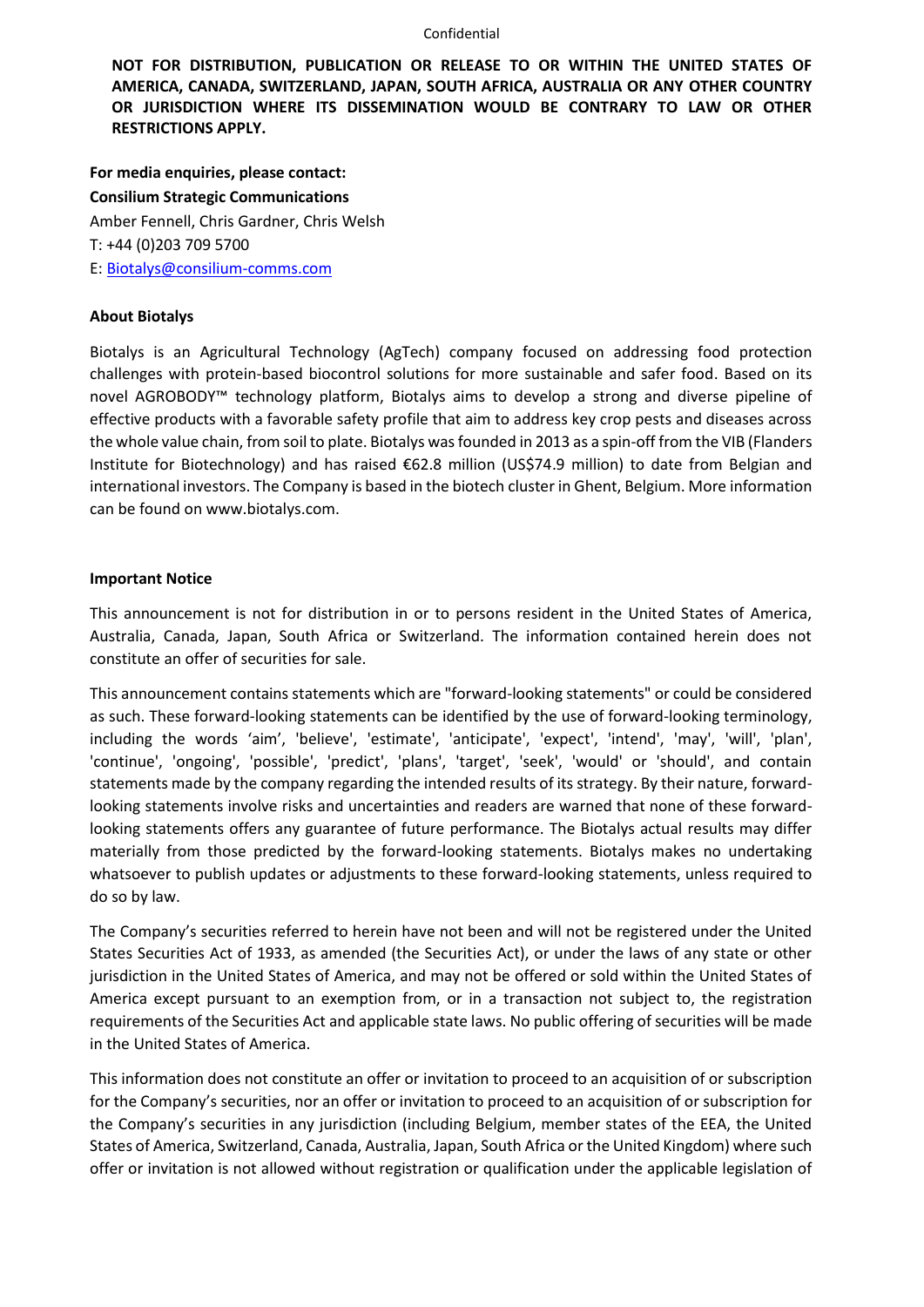## **NOT FOR DISTRIBUTION, PUBLICATION OR RELEASE TO OR WITHIN THE UNITED STATES OF AMERICA, CANADA, SWITZERLAND, JAPAN, SOUTH AFRICA, AUSTRALIA OR ANY OTHER COUNTRY OR JURISDICTION WHERE ITS DISSEMINATION WOULD BE CONTRARY TO LAW OR OTHER RESTRICTIONS APPLY.**

the relevant jurisdiction, or where such offer or invitation does not meet the required conditions under the applicable legislation of the relevant jurisdiction.

This information and any materials distributed in connection with this information are not directed to, or intended for distribution to or use by, any person or entity that is a citizen or resident of or located in the United States of America, Switzerland, Canada, Australia, Japan, South Africa or any other jurisdiction where such distribution, publication, availability or use would be contrary to law or regulation or which would require any registration or licensing within such jurisdiction. Any failure to comply with these restrictions may constitute a violation of the laws or regulations of the United States of America, Switzerland, Canada, Australia, Japan, South Africa or any other jurisdiction. The distribution of this information in other jurisdictions than Belgium, may be restricted by laws or regulations applicable in such jurisdictions. All persons in possession of this information must inform themselves about, and comply with, any such restrictions.

An investment in shares entails significant risks. Relevant investors are encouraged to read the Prospectus This document is not a prospectus and investors should not subscribe for or purchase any shares referred to herein except on the basis of the information contained in the Prospectus. Potential investors must read the Prospectus before making an investment decision in order to fully understand the potential risks and rewards associated with the decision to invest in the securities. This announcement and the approval of the Prospectus, as the case may be, should not be understood as an endorsement of the securities offered or admitted to trading on a regulated market. The value of the Company's shares can decrease as well as increase. Potential investors should consult a professional advisor as to the suitability of the intended offering for the person concerned.

The date of completion of listing on the regulated market of Euronext Brussels may be influenced by things such as market conditions. There is no guarantee that such listing will occur and a potential investor should not base their financial decisions on the Company's intentions in relation to such listing at this stage.

Acquiring investments to which this announcement relates may expose an investor to a significant risk of losing the entire amount invested. Persons considering such investments should consult an authorized person specializing in advising on such investments.

This announcement is only addressed to and directed at persons in the United Kingdom and member states of the European Economic Area (the "EEA") (each a Member State) who are "qualified investors" within the meaning of Article 2(e) of Regulation 2017/1129 of the European Parliament and of the Council of 14 June 2017 on the prospectus to be published when securities are offered to the public or admitted to trading on a regulated market, and repealing Directive 2003/71/EC, as amended from time to time, to the extent implemented in the relevant Member State of the EEA) and any implementing measure in each relevant Member State of the EEA (the Prospectus Regulation), or such other investors as shall not constitute an offer to the public within the meaning of Article 3.1 of the Prospectus Regulation. In addition, in the United Kingdom, this announcement is only addressed to and directed at (i) persons having professional experience in matters relating to investments falling within the definition of "investment professionals" in Article 19(5) of the Financial Services and Markets Act 2000 (Financial Promotion) Order 2005, as amended (the "Order"), (ii) high net worth entities, etc. falling within Article 49(2)(a) to (d) of the Order, and (iii) any other person to whom it may otherwise lawfully be communicated (all such persons together being referred to as "relevant persons"). The intended offering, as the case may be, will only be available to, and any invitation, offer or agreement to subscribe for,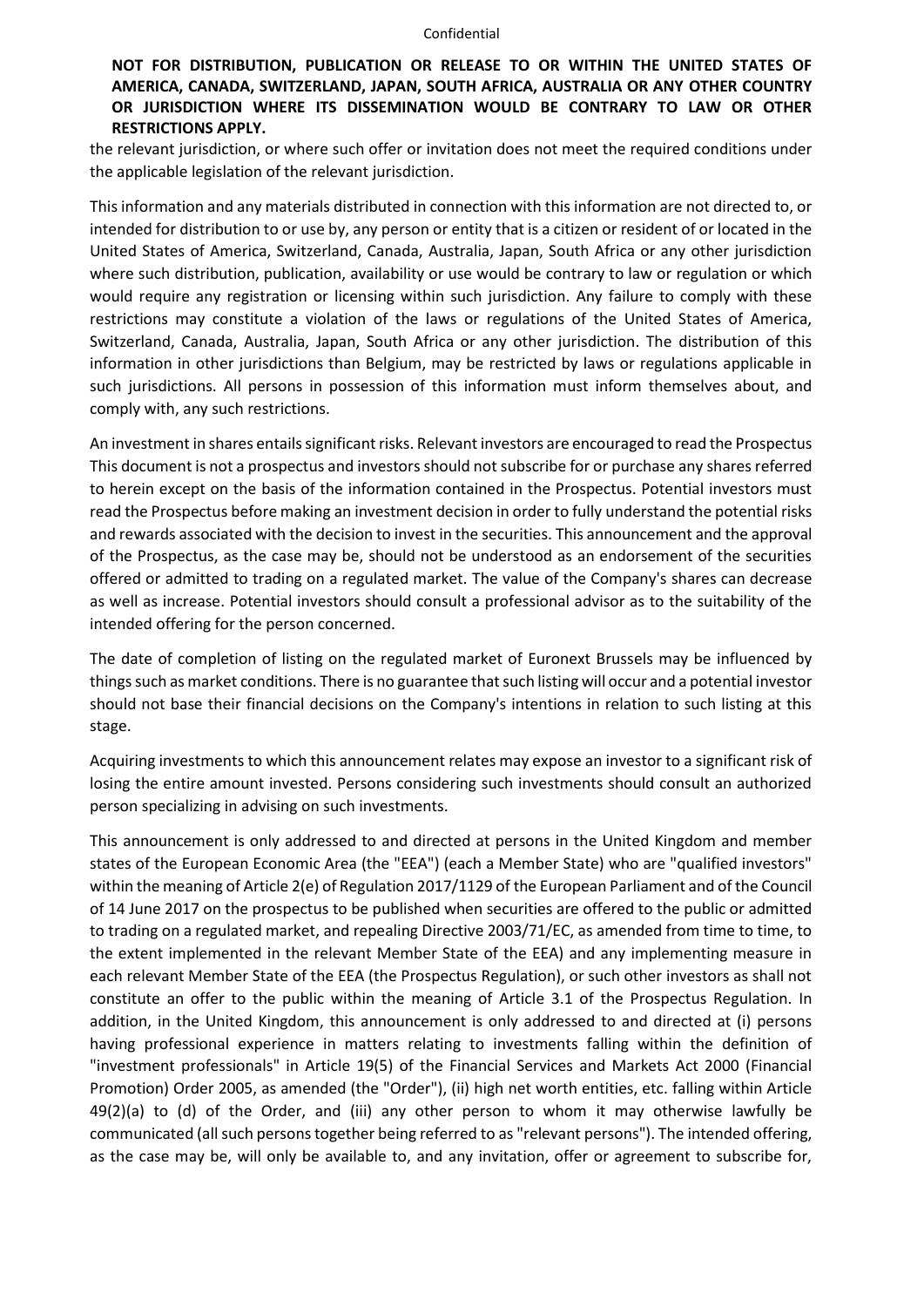## **NOT FOR DISTRIBUTION, PUBLICATION OR RELEASE TO OR WITHIN THE UNITED STATES OF AMERICA, CANADA, SWITZERLAND, JAPAN, SOUTH AFRICA, AUSTRALIA OR ANY OTHER COUNTRY OR JURISDICTION WHERE ITS DISSEMINATION WOULD BE CONTRARY TO LAW OR OTHER RESTRICTIONS APPLY.**

purchase, or otherwise acquire securities will be engaged in only with relevant persons. Any person who is not a relevant person should not act or rely on this announcement or any of its contents.

The Joint Bookrunners are acting for the Company and no one else in relation to the intended offering, and will not be responsible to anyone other than the Company for providing the protections offered to their respective clients nor for providing advice in relation to the intended offering.

The Company assumes responsibility for the information contained in this announcement. None of the Joint Bookrunners or any of their respective affiliates or any of their respective directors, officers, employees, advisers or agents accepts any responsibility or liability whatsoever for or makes any representation or warranty, express or implied, as to the truth, accuracy or completeness of the information in this announcement (or whether any information has been omitted from the announcement) or any other information relating to the Company, whether written, oral or in a visual or electronic form, and howsoever transmitted or made available or for any loss howsoever arising from any use of this announcement or its contents or otherwise arising in connection therewith. Each of the Underwriters and each of their respective affiliates accordingly disclaim, to the fullest extent permitted by applicable law, all and any liability whether arising in tort, contract or otherwise which they might otherwise be found to have in respect of this announcement or any such statement or information. No representation or warranty express or implied, is made by any of the Underwriters or any of their respective affiliates as to the accuracy, completeness, verification or sufficiency of the information set out in this announcement, and nothing in this announcement will be relied upon as a promise or representation in this respect, whether or not to the past or future.

### **Information to Distributors**

The Underwriters have informed the Company that the following information is intended for distributors only. The information is provided by the Underwriters, and the Company does not assume responsibility for it.

Solely for the purposes of the product governance requirements contained within: (a) EU Directive 2014/65/EU on markets in financial instruments, as amended ("MiFID II"); (b) Articles 9 and 10 of Commission Delegated Directive (EU) 2017/593 supplementing MiFID II; (c) local implementing measures; and (d) Chapter 3 of the FCA Handbook Product Intervention and Product Governance Sourcebook (together, the "Product Governance Requirements"), and disclaiming all and any liability, whether arising in tort, contract or otherwise, which any "manufacturer" (for the purposes of the Product Governance Requirements) may otherwise have with respect thereto, the Underwriters have submitted the Shares to a product approval process, which has determined that such Shares are: (i) compatible with an end target market of retail investors and investors who meet the criteria of professional clients and eligible counterparties, each as defined in MiFID II or the FCA Handbook Conduct of Business Sourcebook; and (ii) eligible for distribution through all permitted distribution channels as (the "Target Market Assessment"). Notwithstanding the Target Market Assessment, distributors should note that: the price of the Shares may decline and investors could lose all or part of their investment; the Shares offer no guaranteed income and no capital protection; and an investment in the Shares is compatible only with investors who do not need a guaranteed income or capital protection, who (either alone or in conjunction with an appropriate financial or other adviser) are capable of evaluating the merits and risks of such an investment and who have sufficient resources to be able to bear any losses that may result therefrom. The Target Market Assessment is without prejudice to the requirements of any contractual, legal or regulatory selling restrictions in relation to the Offering.